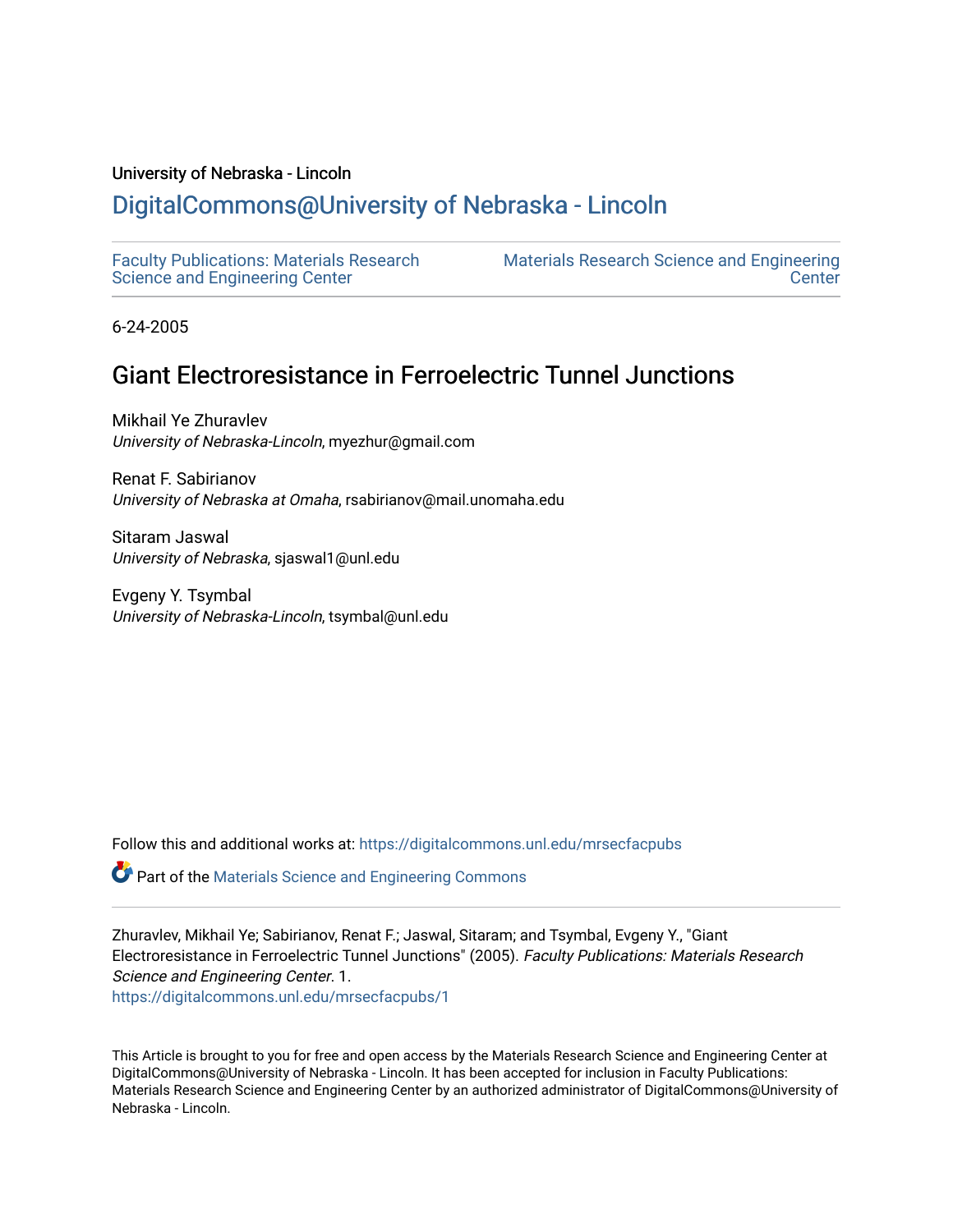## **Giant Electroresistance in Ferroelectric Tunnel Junctions**

M. Ye. Zhuravlev,<sup>1</sup> R. F. Sabirianov,<sup>2,3</sup> S. S. Jaswal,<sup>1,3</sup> and E. Y. Tsymbal<sup>1,3,\*</sup>

<sup>1</sup>Department of Physics and Astronomy, University of Nebraska, Lincoln, Nebraska 68588-0111, USA<br><sup>2</sup>Department of Physics, University of Nebraska, Omaha, Nebraska 68182, 0266, USA

<sup>2</sup>Department of Physics, University of Nebraska, Omaha, Nebraska 68182-0266, USA

*Center for Materials Research and Analysis, University of Nebraska, Lincoln, Nebraska 68588-0111, USA*

(Received 2 February 2005; published 20 June 2005)

The interplay between the electron transport in metal-ferroelectric-metal junctions with ultrathin ferroelectric barriers and the polarization state of a barrier is investigated. Using a model which takes into account screening of polarization charges in metallic electrodes and direct quantum tunneling across a ferroelectric barrier, we calculate the change in the tunneling conductance associated with the polarization switching. We find the conductance change of a few orders of magnitude for metallic electrodes with significantly different screening lengths. This *giant electroresistance* effect is the consequence of a different potential profile seen by transport electrons for the two opposite polarization orientations.

DOI: 10.1103/PhysRevLett.94.246802 PACS numbers: 73.40.Gk, 77.80.Fm, 85.50.Gk

In recent years, ferroelectric materials have attracted significant interest because of their promising potential in various technological applications [1,2]. For example, due to their spontaneous electric polarization that can be switched by an applied electric field, ferroelectrics can be used as binary data storage media in nonvolatile random access memories. Recent experimental and theoretical findings suggest that ferroelectricity persists down to vanishingly small sizes, which opens a possibility to further miniaturize electronic devices based on ferroelectric materials [3]. In particular, it was discovered that, in organic ferroelectrics, ferroelectricity can be sustained in thin films of a few monolayer thickness [4]. In perovskite ferroelectric oxides, ferroelectricity was observed down to a nanometer scale [5]. This fact is consistent with first-principle calculations that predict a nanometer critical thickness for a perovskite ferroelectric film sandwiched between two metals [6]. The existence of ferroelectricity at such a small film thickness makes it possible to use ferroelectrics as *tunnel* barriers in metal-ferroelectric-metal (M-FE-M) junctions. Recent experiments indicate that the electrical resistance in M-FE-M junctions with ultrathin barriers depends on the orientation of the electric polarization which can be switched by an applied electric field [7]. The origin of this electroresistance effect is not completely understood and to the best of our knowledge no modeling of this phenomenon has been performed.

In this Letter, using a simple model for an ultrathin ferroelectric (FE) barrier separating two different metal electrodes  $(M_1 \text{ and } M_2)$ , we investigate the electroresistance effect in *ferroelectric tunnel junctions*  $(M_1$ -FE- $M_2$ ). We show that the reversal of the electric polarization in the ferroelectric produces a change in the electrostatic potential profile across the junction. This leads to the resistance change which can reach a few orders of magnitude for metal electrodes with significantly different screening lengths. We designate this phenomenon as the *giant electroresistance* (GER) effect.

The physical mechanism which is responsible for the GER in ferroelectric tunnel junctions (FTJs) is the change of the electrostatic potential profile  $\varphi(z)$  induced by the reversal of the electric polarization **P** in the ferroelectric. Indeed, if the ferroelectric film is sufficiently thin but still maintains its ferroelectric properties, the surface charges in the ferroelectric are not completely screened by the adjacent metals and therefore the depolarizing electric field **E** in the ferroelectric is not zero [2]. The electrostatic potential associated with this field depends on the direction of the electric polarization. If a FTJ is made of metal electrodes which have different screening lengths, this leads to the asymmetry in the potential profile for the opposite polarization directions. Thus, the potential seen by transport electrons changes with the polarization reversal which leads to the GER effect.

In order to make these arguments quantitative we consider a ferroelectric thin film of thickness *d* placed between two different semi-infinite metal electrodes. The ferroelectric is assumed to be uniformly polarized in the direction perpendicular to the plane [8]. The polarization **P** creates surface charge densities,  $\pm \sigma_p = \pm |P|$ , on the two surfaces of the ferroelectric film. These polarization charges,  $\pm \sigma_p$ , are screened by the screening charge per unit area,  $\pm \sigma_s$ , which is induced in the two metal electrodes, as is shown schematically in Fig. 1(a). We assume that the ferroelectric is perfectly insulating so that all the compensating (screening) charge resides in the electrodes. Further, we assume that the FTJ is short circuited, that is connected to a lowimpedance source, which equalizes the electrostatic potentials of the two electrodes at infinity. In order to find the distribution of the screening charge and the potential profile across the junction, we apply a Thomas-Fermi model of screening (e.g., Ref. [9]). According to this model the screening potential within metal 1 ( $z \le 0$ ) and metal 2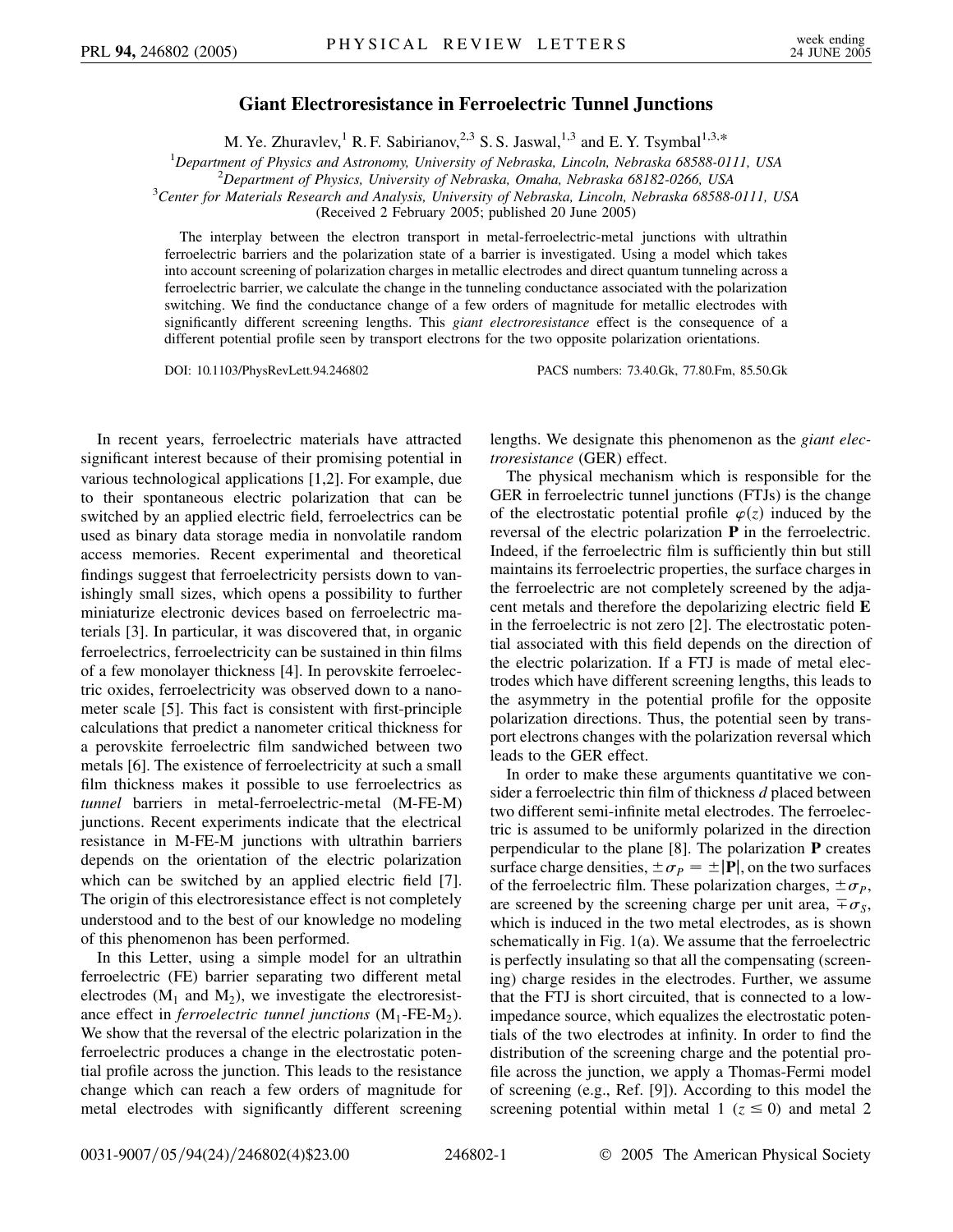

FIG. 1. Electrostatics of a  $M_1$ -FE- $M_2$  junction: (a) charge distribution and (b) the respective electrostatic potential profile (solid line). It is assumed that metal 1  $(M_1)$  and metal 2  $(M_2)$ electrodes have different screening lengths ( $\delta_1 > \delta_2$ ) which lead to the asymmetry in the potential profile. The dashed line in (b) shows the potential when the polarization **P** in the ferroelectric is switched, resulting in the reversal of the depolarizing field **E**.

 $(z \ge d)$  electrodes is given by

$$
\varphi(z) = \begin{cases} \frac{\sigma_s \delta_1 e^{-|z|/\delta_1}}{\varepsilon_0}, & z \le 0\\ -\frac{\sigma_s \delta_2 e^{-|z-d|/\delta_2}}{\varepsilon_0}, & z \ge d \end{cases}
$$
 (1)

Here  $\delta_1$  and  $\delta_2$  are the Thomas-Fermi screening lengths in the  $M_1$  and  $M_2$  electrodes and  $\sigma_s$  is the magnitude of the screening charge per unit area which is to be the same in metals 1 and 2 due to the charge conservation condition. Note that the short circuit condition has been included in Eq. (1), which follows from the fact that  $\varphi(z) \rightarrow 0$  when  $z \rightarrow \pm \infty$ . The screening charge  $\sigma_s$  can be found from the continuity of the electrostatic potential, implying that the potential drop within the ferroelectric film is determined by a constant electric field in the ferroelectric:

$$
\varphi(0) - \varphi(d) = \frac{d(P - \sigma_S)}{\varepsilon_F}.
$$
 (2)

We note that here *P* is considered to be the absolute value of the spontaneous polarization, and the introduction of the dielectric permittivity  $\varepsilon_F$  is required to account for the induced component of polarization resulting from the presence of an electric field in the ferroelectric. Now using Eqs. (1) and (2) and introducing the dielectric constant  $\varepsilon$  $\epsilon_F/\epsilon_0$  we arrive at

$$
\sigma_S = \frac{dP}{\varepsilon(\delta_1 + \delta_2) + d}.\tag{3}
$$

It is evident from Eq. (3) that for ''good'' metals in which the screening length is small (a fraction of an Angstrom) and for not too thin ferroelectrics, such that  $\varepsilon(\delta_1 +$  $\delta_2$ / $/d \ll 1$ , a full screening occurs, i.e.,  $\sigma_s = P$ , which implies no depolarizing field **E** in the ferroelectric. In the opposite limit,  $\varepsilon(\delta_1 + \delta_2)/d \gg 1$ , the screening charge tends to zero and the depolarizing field increases to saturation at  $\mathbf{E} = -\mathbf{P}/\varepsilon$  [2].

Figure 1(b) shows the electrostatic potential in a  $M_1$ -FE- $M_2$  junction assuming that metals  $M_1$  and  $M_2$ have different screening lengths, such that  $\delta_1 > \delta_2$ . It follows from Eq. (1) that different screening lengths result in different absolute values of the electrostatic potential at the interfaces, so that  $\varphi_1 \equiv |\varphi(0)| \neq \varphi_2 \equiv |\varphi(d)|$ , which makes the potential profile highly asymmetric, as is seen from Fig. 1(b) [10]. The switching of the polarization in the ferroelectric layer leads to the change in the potential which transforms to the one shown in Fig. 1(b) by the dashed line. Thus, due to different screening lengths in the two metals that make the electrostatic potential profile asymmetric, the switching of the polarization orientation in the ferroelectric barrier should inevitably lead to the change in the resistance of the junction.

In order to predict the magnitude of the resistance change associated with polarization switching, we assume that the thickness of the ferroelectric barrier is so small that the dominant transport mechanism across the FTJ is the direct quantum-mechanical electron tunneling. The overall potential profile  $V(z)$  seen by transport electrons is a superposition of the electrostatic potential shown in Fig. 1(b), the electronic potential which determines the bottom of the bands in the two electrodes with respect to the Fermi energy  $E_F$ , and the potential barrier created by the ferroelectric insulator. For simplicity, we assume that the barrier potential has a rectangular shape of height *U* with respect to the  $E_F$  [11]. The electronic potential within the metal electrodes is determined by the screening lengths  $\delta_1$  and  $\delta_2$  which are related to the Fermi wave vectors  $k_{1,2}$ according to the Thomas-Fermi theory, by  $k_{1,2} = \frac{\pi a_0}{4 \delta_{1,2}^2}$ , where  $a_0$  is the Bohr radius [9]. The resulting potential  $V(z)$  for the two opposite orientations of polarization in the ferroelectric barrier is shown schematically in Fig. 2 for  $\delta_1 > \delta_2$ .

At a small applied bias voltage the conductance of a tunnel junction per area *A* is obtained using the standard expression [12]

$$
\frac{G}{A} = \frac{2e^2}{h} \int \frac{d^2k_{\parallel}}{(2\pi)^2} T(E_F, \mathbf{k}_{\parallel}),
$$
 (4)

where  $T(E_F, \mathbf{k}_{\parallel})$  is the transmission coefficient evaluated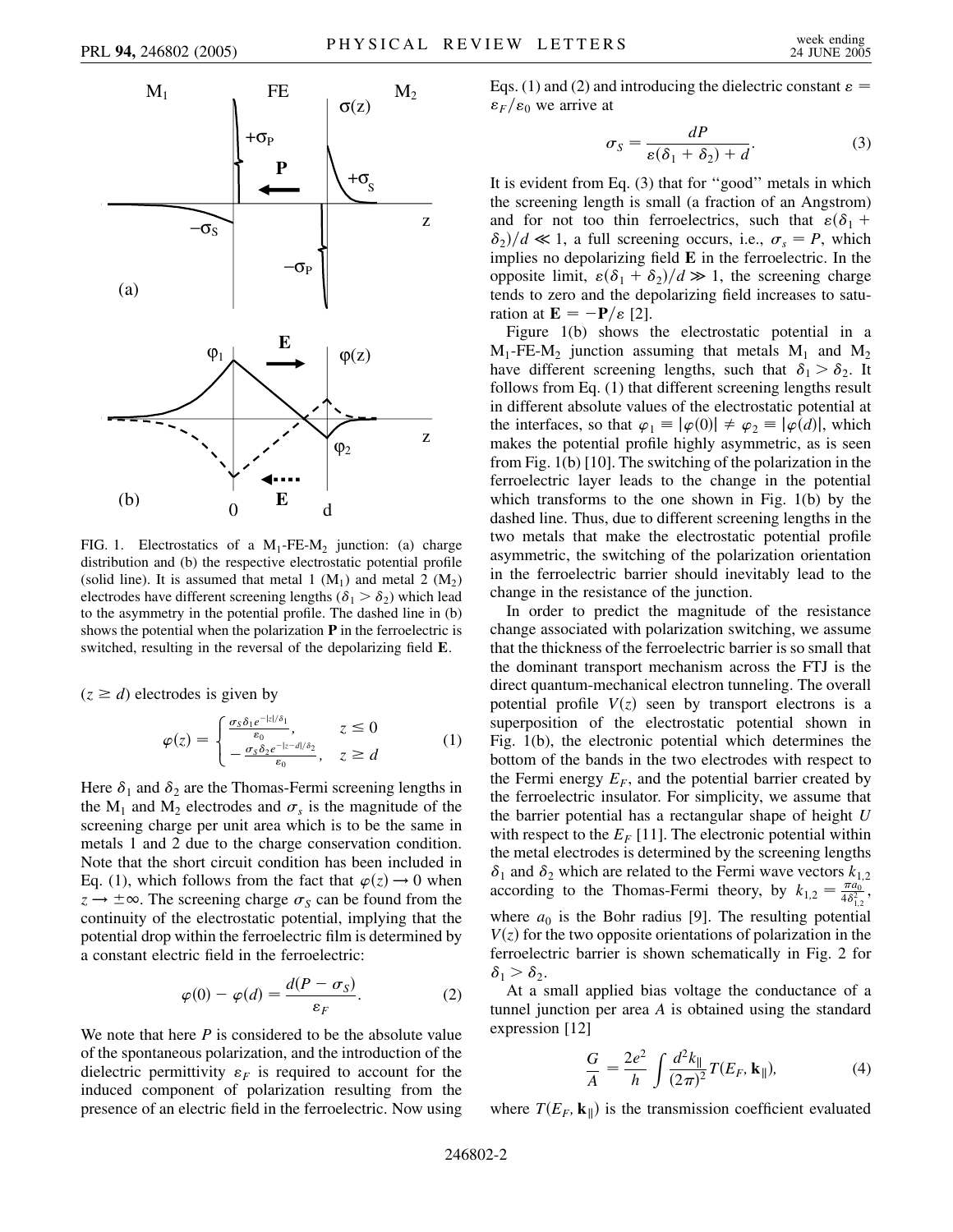

FIG. 2. Schematic representation of the potential profile  $V(z)$ in a  $M_1$ -FE-M<sub>2</sub> junction for polarization pointing to the left (a) and for polarization pointing to the right (b), assuming that  $\delta_1$  >  $\delta_2$ . The dashed lines show the average potential seen by transport electrons tunneling across the ferroelectric barrier. The horizontal solid line denotes the Fermi energy,  $E_F$ .

at the Fermi energy  $E_F$  for a given value of the transverse wave vector  $\mathbf{k}_{\parallel}$ . The transmission coefficient is obtained from the Schrödinger equation for an electron moving in the potential  $V(z)$  by imposing a boundary condition of the incoming plane wave normalized to unit flux density and by calculating the amplitude of the transmitted plane wave. We assume, for simplicity, that electrons have a free electron mass in all the three layers. The Fermi energy in metal 2 is fixed at  $E_F = 3.5$  eV (with respect to the bottom of the band), resulting in the screening length of  $\delta_2 \approx$ 0*:*07 nm typical for a good metal. The potential barrier is assumed to be  $U = 0.5$  eV typical for a ferroelectric insulator [7]. The dielectric constant of the ferroelectric is assumed to be  $\varepsilon = 2000$ , which is a representative value for perovskite ferroelectrics [1].

Figure 3(a) shows the calculated amplitudes of the potential  $\varphi_1 \equiv |\varphi(0)|$  and  $\varphi_2 \equiv |\varphi(d)|$  at the M<sub>1</sub>-FE and FE-M<sub>2</sub> interfaces as a function of the screening length  $\delta_1$ in the M<sub>1</sub> electrode. The difference between  $\varphi_1$  and  $\varphi_2$ controls the asymmetry in the potential profile which is decisive for the resistance change on polarization switching. Indeed, the average potential barrier height seen by transport electrons traveling across the ferroelectric layer for polarization pointing to the left,  $U_L = U + (\varphi_1 - \varphi_2)$  $\varphi_2$ / $\langle 2$ , is not equal to the average potential barrier height for polarization pointing to the right,  $U_R = U + (\varphi_2 - \varphi_1)$  $\varphi_1$ / $\varphi_2$ , as is seen from Figs. 2(a) and 2(b). It follows from Fig. 3(a) that a relatively large screening length in the M<sub>1</sub> layer ( $\delta_1 \gg \delta_2$ ) leads to  $\varphi_1 \gg \varphi_2$  and, hence, to  $U_L > U_R$ . In addition, polarization switching leads to the change in the effective thickness of the tunneling barrier which is evident from Figs. 2(a) and 2(b). This occurs if the electrostatic potential  $\varphi_1$  at the M<sub>1</sub>-FE interface exceeds the Fermi energy in metal 1. These two facts make the conductance  $G_L$  for polarization pointing to the left much smaller than the conductance  $G_R$  for polarization pointing to the right, thereby resulting in the GER effect.



FIG. 3. Calculated results as a function of screening length,  $\delta_1$ , in the metal 1 electrode for  $P = 20 \mu C/cm^2$  and  $d = 2$  nm: (a) amplitudes of the potential at the  $M_1$ -FE (solid line) and M2-FE (dashed line) interfaces; (b) conductance per unit area for polarization oriented to the right,  $G_R/A$  (solid line) and for polarization oriented to the left,  $G_L/A$  (dashed line); (c) conductance change,  $G_R/G_L$ , associated with the polarization switching in the ferroelectric barrier. The vertical dotted line indicates the value of  $\delta_1 = \delta_2$  at which no asymmetry in the potential profile and, hence, no conductance difference is predicted.

Figure 3(b) shows the calculated conductance values per unit area,  $G_L/A$  and  $G_R/A$ . For  $\delta_1 = \delta_2$  there is no asymmetry in the potential ( $\varphi_1 = \varphi_2$ ) and therefore  $G_L = G_R$ . With increasing  $\delta_1$  both  $G_L/A$  and  $G_R/A$  decrease reflecting the drop in the Fermi wave vector  $k_1$ . This decrease is accompanied by the departure of the  $G_L/A$  and  $G_R/A$ curves from each other. The figure of merit is the degree of the conductance (resistance) change in response to the polarization reversal, which we define by the GER ratio,  $G_R/G_L$ , shown in Fig. 3(c). It is seen that with increasing  $\delta_1$  this ratio increases, exceeding a factor of 10 as  $\delta_1$ approaches 1 nm. Our calculation predicts a further increase in the GER with  $\delta_1$  even when the potentials  $\varphi_1$  and  $\varphi_2$  are close to saturation. This is the consequence of the